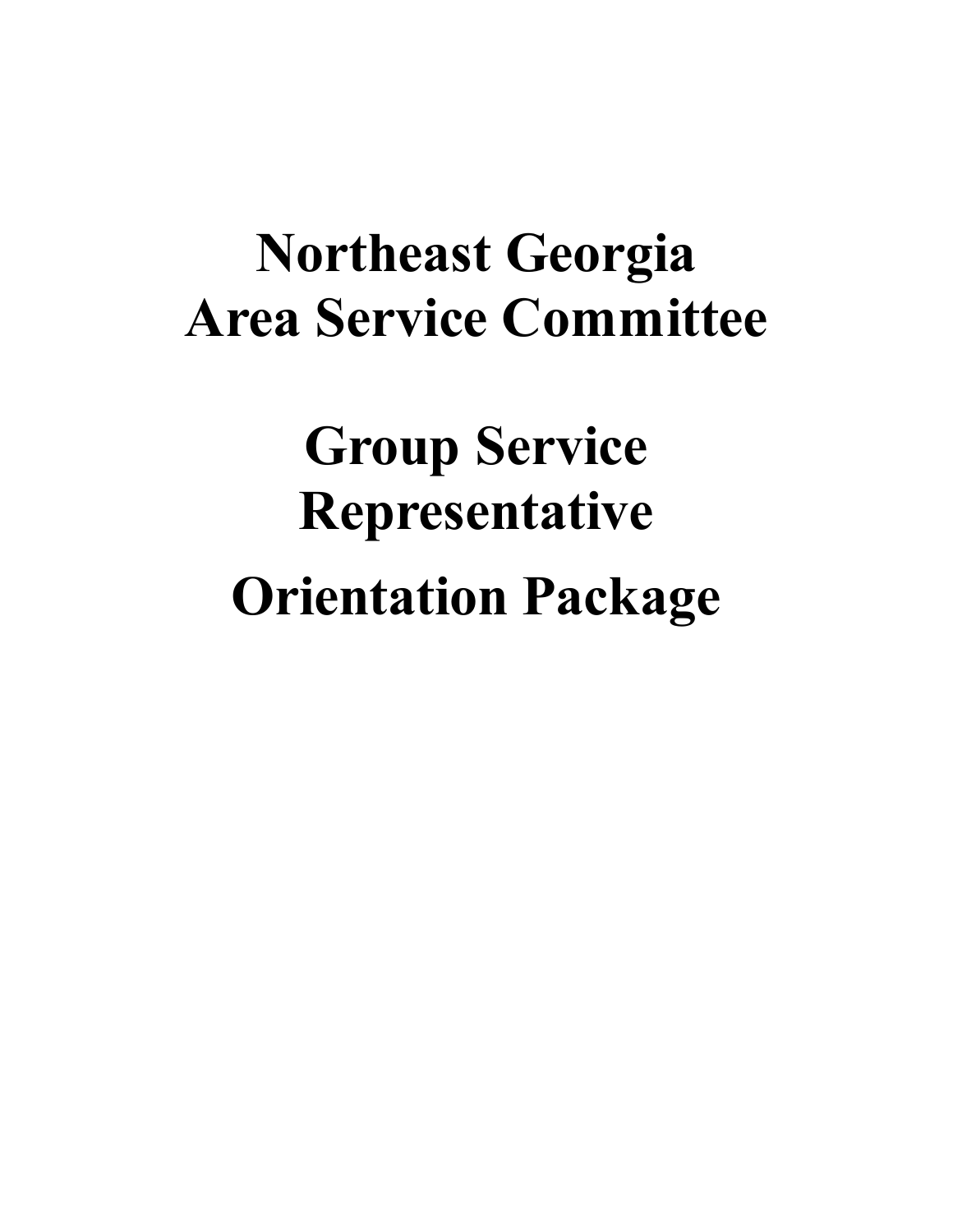# **TABLE OF CONTENTS:**

Welcome to Northeast GA Area Service Committee Flow Chart What is a GSR Mentor? "GSR'S, WHAT TO EXPECT" Introduction Why be a GSR? GSR Description & Responsibilities NEGA Policy regarding GSR responsibilities: Service Structure Attending Area & Home Group Business Meeting

# **Forms**

GSR Report Form Literature Order Form Topic Form Service Resume Form Reimbursement Form Meeting Schedule Area Policy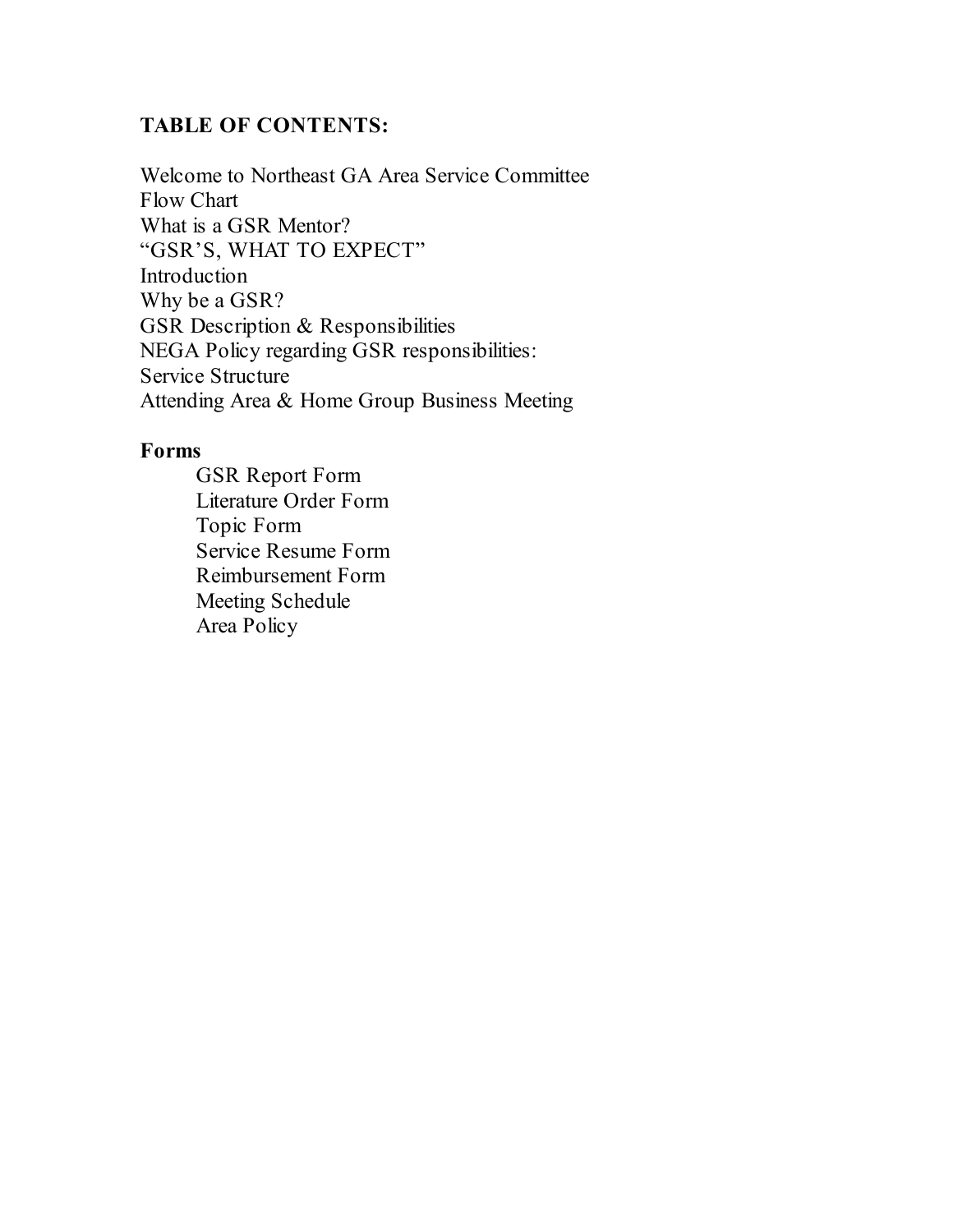# **Welcome to Northeast GA Area Service Committee**

Welcome! We hope that you will find Group and Area Service as rewarding as some of us have over the years and that your service will enhance your recovery and growth in Narcotics Anonymous. What we have learned in our service is to always remember that Unity is our Primary Concern and Carrying the Message to the still suffering addict our Primary Purpose. We attempt to remember the HOW of the program, Honesty, Open-mindedness and Willing in our service.

We meet 9 times a year at various Group Locations. This time together allows us to conduct area business in conjunction with the Georgia Regional Business. Just as the individual member of a group has a voice in the group's workings, the GSR carries that group's voice to the ASC so the Regional Committee Member (RCM) can carry the collective voice of the Area to the Region. Then the Regional Delegate (RD) carries the collective voice of the State of Georgia to the World Service Conference every 2 years.

| <b>Administration Committee</b> | Chair<br>Vice Chair<br>Secretary (and Alternate)<br>Treasurer (and Alternate)<br>Web Facilitator<br>Policy Chair |
|---------------------------------|------------------------------------------------------------------------------------------------------------------|
| Subcommittees                   | <b>Convention Planning Committee</b>                                                                             |
|                                 | Hospitals and Institutes (H&I)<br>Literature<br>Public Relations (PR)<br>Ad-Hoc Committee (as needed)            |

#### Bullet Points:

- Primary Purpose
- Decision Making for NA as a whole
- Objective and Openminded
- Group Conscious not Personal Conscious
- NA Service is not a burden but a Privilege
- We come to make decisions through Spiritual Guidance
- Learn to take notes and communicate to your group
- Link between Group and Greater NA
- Participate in ASC, ASC Subcommittees, Area Forums and Assemblies
- Inform your group of what is going on
- Come to the ASC from beginning to end
- Learn about the 12 Steps, Traditions and Concepts
- **●** Learn to complete all forms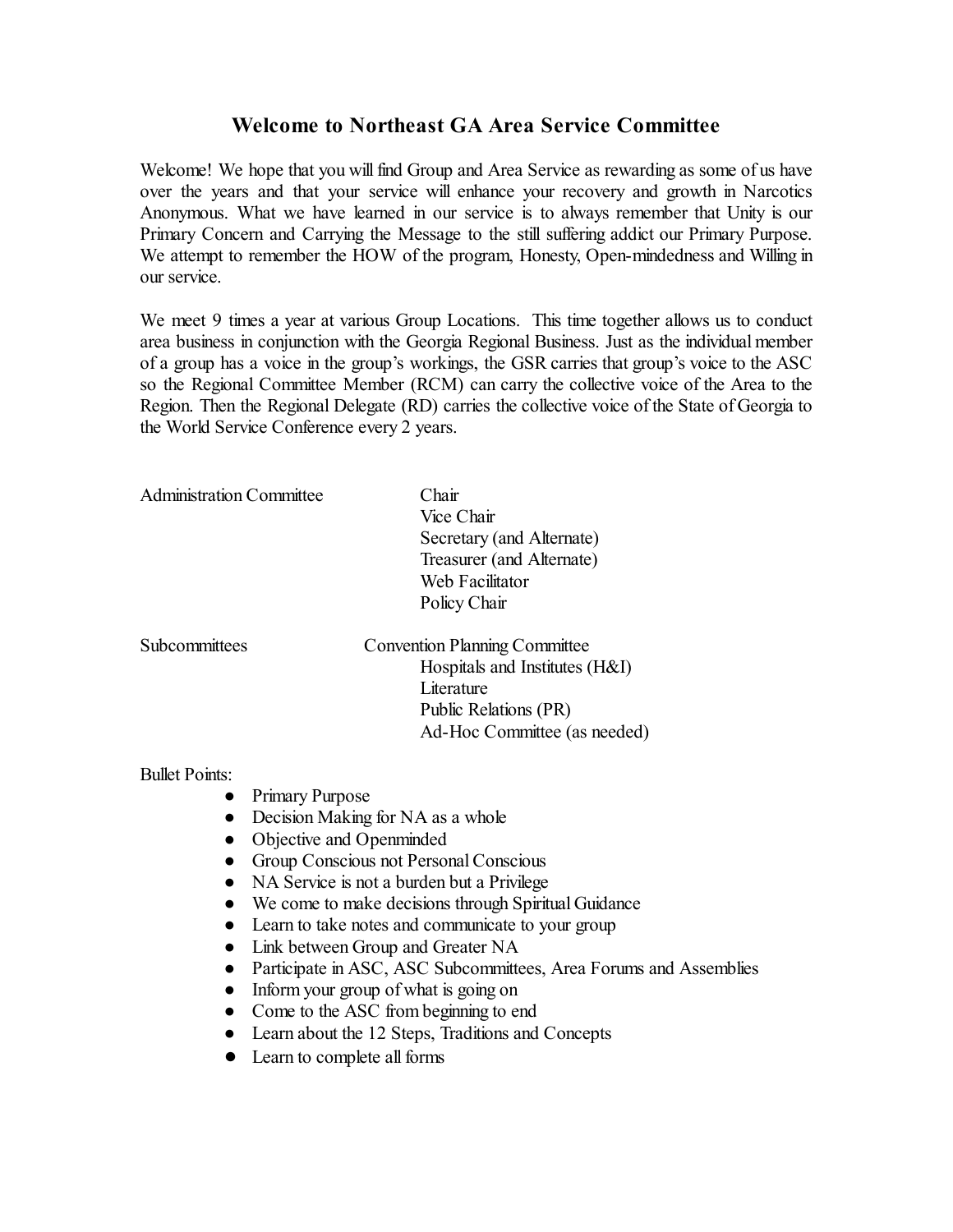## **What is a GSR Mentor?**

A GSR Mentor is an experienced Committee Member who is willing to greet new GSRs and introduce and explain the workings of the ASC. They are available for guidance and assistance in all matters. They are basically Service Sponsors to all new members of the ASC. They are an individual resource for all members. All experience members of the ASC should be willing to become a GSR Mentor when they come to there first ASC. This is a learning process and no one is expected to know everything at any given time.

## **"GSR'S, WHAT TO EXPECT"**

#### **I. Introduction**

# *Welcome to the Northeast Georgia Area Service Committee of Narcotics Anonymous.*

*"In Narcotics Anonymous, we apply the principle of anonymity in the way we structure our service organization. Our fellowship has no authoritarian hierarchy. We create boards and committees solely to serve us, not to govern. The various elements of our service structure are guided by the primary purpose and collective conscience of our fellowship and are held directly accountable for the service they do on our behalf. Those who serve on our various boards and committees are expected to do so not to seek power, property or prestige for themselves, but to selflessly service the fellowship that has made their recovery possible." (It Works How and Why, p. 213)*

#### **II. Why be a GSR?**

*"Service to the Fellowship of Narcotics Anonymous has its own rewards. When we practice spiritual principles in our daily lives, a stronger relationship with our Higher Power develops. Our relationship with our group and the fellowship grows stronger, too. Service in NA is a learning experience that allows us personal growth. We begin to look beyond our own interests, setting aside our self-centered view of life in order to better serve the whole. We benefit spiritually in return for our unselfish service." (It Works How and Why, p. 143)*

#### **Second Concept: The final responsibility and authority for NA services rests with the NA Groups.**

When reading the Second Concept, it becomes very apparent why the Group Service Representative (GSR), is so important to the service structure of Narcotics Anonymous.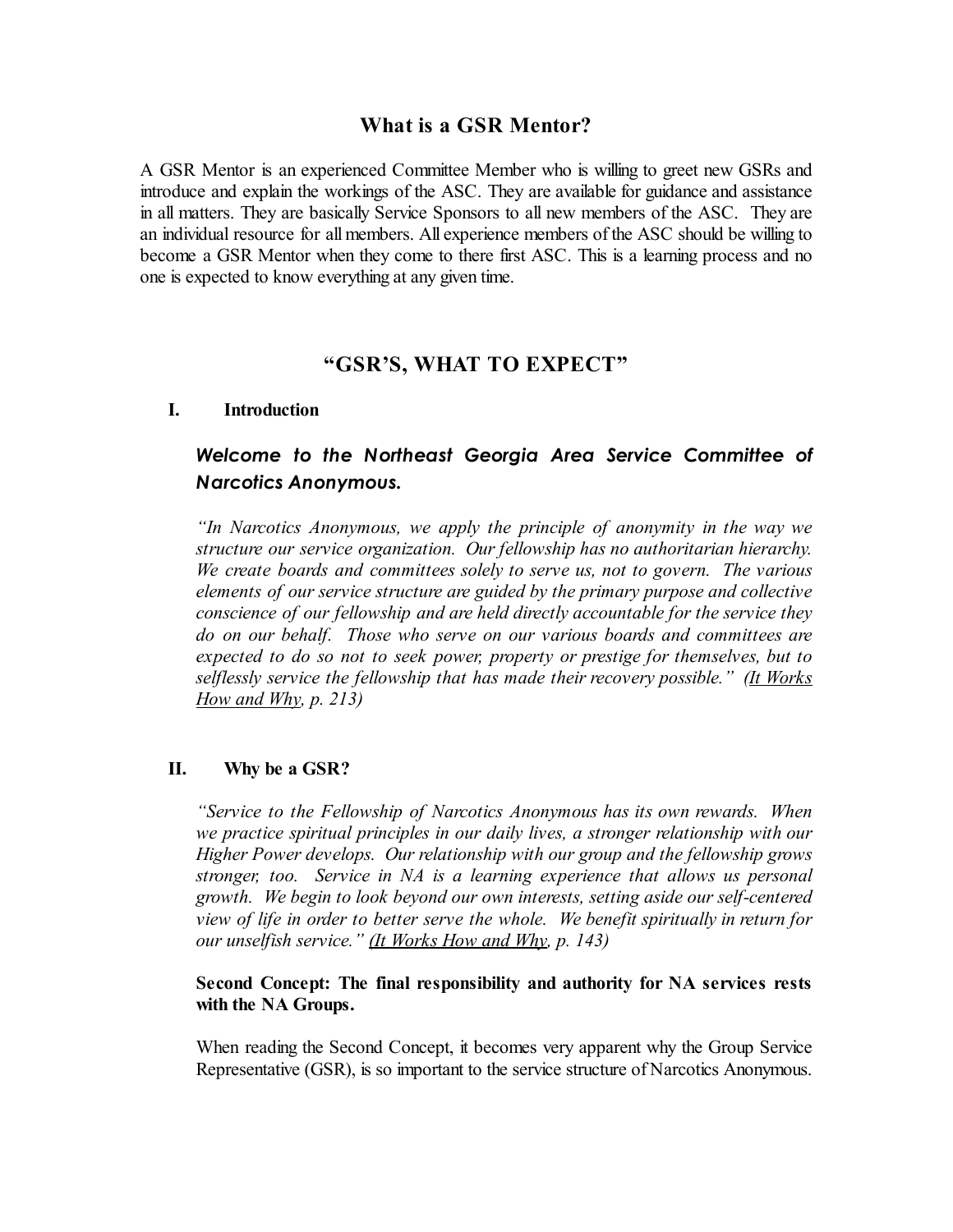*"The most important resource contributed to the service structure by an NA group is almost exclusively spiritual: its ideas and its conscience. Without the voice of the groups, the service structure may not know what kinds of services are needed, or whether the services it provides are ones the groups want. The groups provide the ideas and direction needed to guide the service structure in fulfilling its responsibilities. By voicing their needs and concerns, the groups also exercise their authority for the service structure they have created.*

*The people who give their time to service work are a vital resource; without them, our service boards and committees would not exist, much less be able to serve. The group's responsibility to the service structures is to elect a group service representative who will serve the best interests of the group and the entire NA Fellowship. By carefully selecting its GSR, then providing that person with regular support and guidance, the group exercises its ability to impact NA services, both directly and indirectly. In choosing a qualified GSR, then sending him or her out to serve on the group's behalf, the group fulfills a large part of both its responsibility and authority for NA services." (A Guide to Local Services in Narcotics Anonymous, Second Concept, pg. 3)*

#### **III. GSR Description & Responsibilities**

Group Service Representative (GSR): Elected by an NA group to participate on the group's behalf in the ASC and the regional assembly. *(A Guide to Local Services in Narcotics Anonymous, glossary)*

*"Each group elects one group service representative; even those groups hosting more than one recovery meeting elect just one GSR. These GSRs form the foundation of our service structure. GSRs provide constant, active influence over the discussions being carried on within the service structure. They do this by participating in area service committee meetings, attending forums and assemblies at both the area and regional levels, and sometimes joining in the work of an ASC subcommittee. If we are vigilant in choosing stable, qualified leaders at this level of service, the remainder of the structure will almost certainly be sound. From this strong foundation, a service structure can be built that will nourish, inform, and support the groups in the same way that the groups nourish and support the structure.*

*Group service representatives bear great responsibility. While GSRs are elected by and accountable to the group, they are not mere group messengers. They are selected by their groups to serve as active members of the area service committee. As such, they are responsible to act in the best interests of NA as a whole, not solely as advocates of their own groups' priorities.*

*As participants in the area committee, GSRs need to be as well informed as they can be concerning the affairs of the committee. They study the reports of the*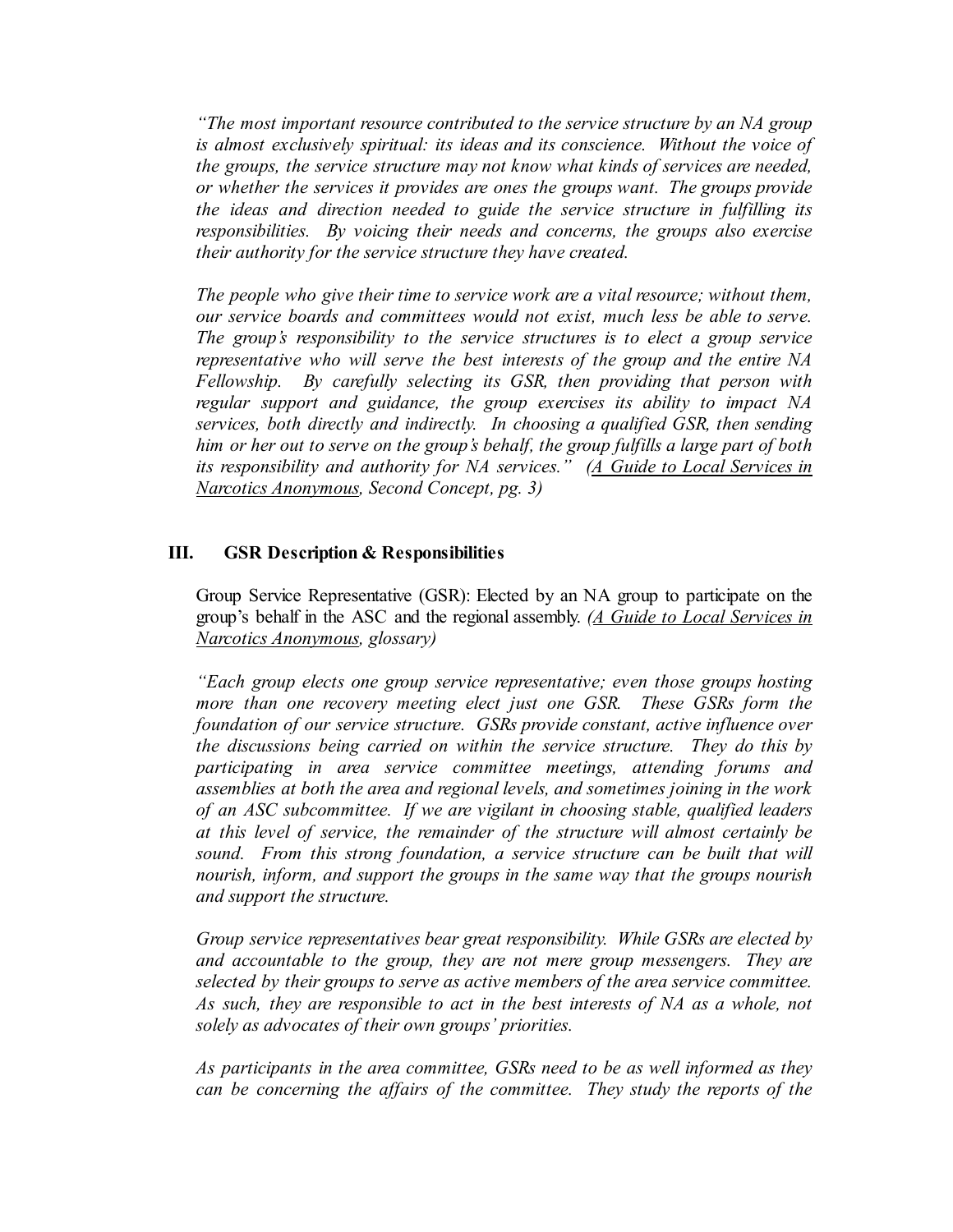*committee's officers and subcommittee chairpersons. They read the various handbooks published by Narcotics Anonymous World Services on each area of service. After carefully considering their own conscience and what they know about how their group members feel, they take active, critical parts in the discussions which form the group conscience of the entire committee.*

*Group service representatives link their groups with the rest of the NA service structure, particularly through the information conveyed in their reports to and from the area committee. At group business meetings, the GSR report provides a summary of area committee activities, often sparking discussions among group members that provide the GSR with a feel for how the area can better serve the group's needs. In group recovery meetings, GSRs make available fliers announcing area and regional activities.*

*At area committee meetings, GSR reports provide perspectives on group growth vital to the committee's work. If a group is having problems, its GSR can share those problems with the committee in his or her reports. And if the group hasn't found solutions to those problems, the area chairperson will open a slot on the committee's "sharing session" agenda so that the GSR can gather the experience others have had in similar situations. If any helpful solutions arise form the sharing session, the GSR can report those back to the group." (A Guide to Local Services in Narcotics Anonymous, pg. 37)*

*"Basic equipment for group representatives usually includes copies of* A Guide to Local Services in Narcotics Anonymous*, area guidelines (if the area has them), and the log of area policy actions (available from the area secretary). Qualifications and terms of service for GSRs are determined by the groups which elect them." (A Guide to Local Services in Narcotics Anonymous, pg. 49)*

#### **NEGA Policy regarding GSR responsibilities:**

"Each GSR must keep their own group informed and must represent that group's conscience in all committee decisions. GSRs should evaluate each vote in terms of the needs of those they serve. In addition to this, a GSR participates in helping to carry out the ASC's other specific functions. The attracting of new members, the planning and implementation of activities, and the aid given to the groups with specific situations are services which require much more effort than a monthly meeting."

General Policy:

- (4) GSRs are the only voting members at the A.S.C. meetings (or their alternates in their absence).
- (5) All A.S.C. Meetings are open to NA members who do not have a voice on the floor. However, only those listed below can make a topic or second one.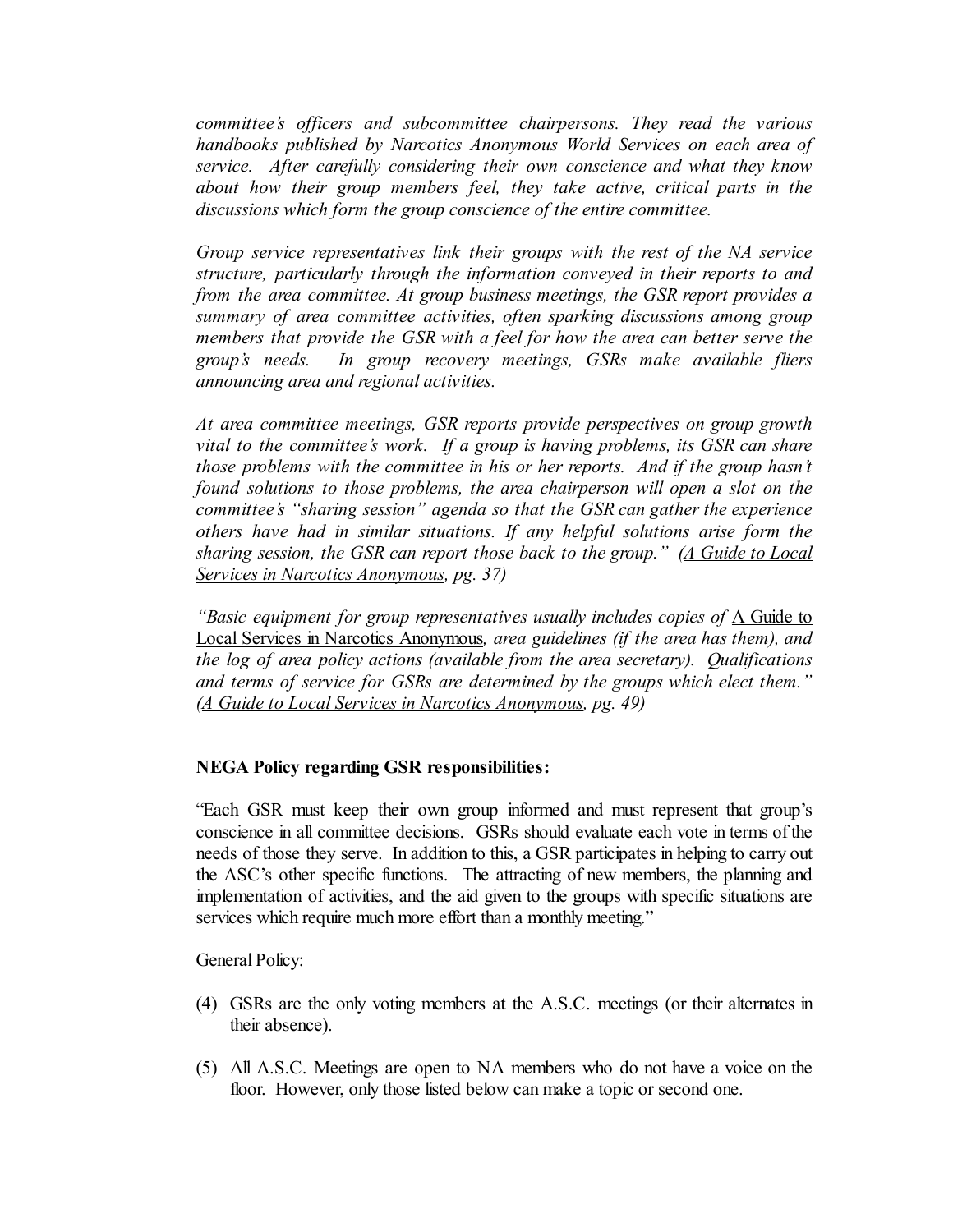- (a) GSR or their alternate
- (b) RCM and their alternate
- (c) Chairperson, Vice-Chairperson, Secretary, Treasurer and Sub-Committee Chairpersons
- (10) Each trusted servant should acquaint themselves with Area Service Policy, the NA Guide to Local Service, and the Twelve Concepts for NA Service.
- (11) Reports from a GSR should be typed or written so the Secretary can have accurate notes. The reports should contain: (a) Name of Group; (b) Day(s) of the week it meets; (c) Meeting place(s); (d) Meeting time(s); (e) Number of members; (f) Number of people attending; (g) Situations, problems, or difficulties; and (h) Group Conscience decisions.
- (12) GSRs should give their Area contributions to the Area Treasurer at the beginning of or before the opening of the meeting.

#### **IV. Service Structure**

*"In order to serve well, each element of our service structure must make an earnest ef ort at ef ective communication. As groups, as trusted servants, as service boards and committees, we must share fully with others, and listen carefully and respectfully to their words to us. Others may use language to divide the strength of their opponents, so that they may rule them; in NA service, we share with one another so that we may combine our strength, the better to fulfill our fellowship's primary purpose. To maintain our accountability to those we serve, we are bound to inform them in a complete, accurate, and concise fashion of our activities. The non-governing nature of our service structure dictates that we seek others' advice in our own decisions affecting us all. Open, honest, and straightforward communication nurtures the spirit of service in our fellowship and poisons the impulse to govern." (A Guide to Local Services in Narcotics Anonymous, Twelfth Concept, pg. 21)*

*"Together, we recover, and together, we serve – this is the spiritual core of our program, the foundation of our fellowship. A structure based on that foundation could only be one of service, never of government." (A Guide to Local Services in Narcotics Anonymous, Twelfth Concept, pg. 21)*

#### **V. Attending Area & Home Group Business Meeting**

*"There are three groups of participants in most area service committees: GSRs and their alternates, administrative officers, and subcommittee chairpersons. The Seventh Concept for NA Service says that "all members of a service body bear substantial responsibility for that body's decisions and should be allowed to fully*